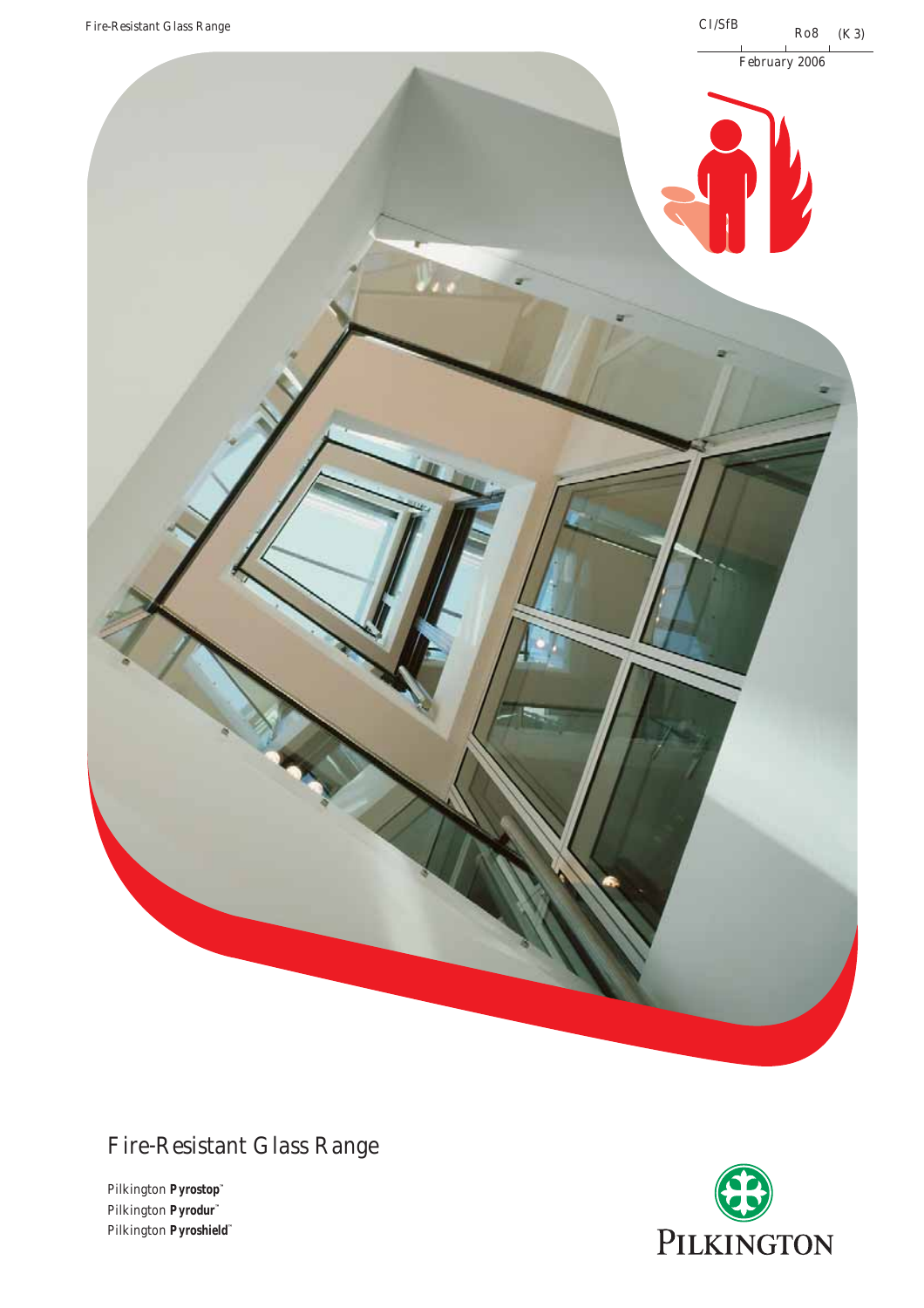### Trust. In a fire it's more important than ever.

#### **Burning Questions, Brilliant Solutions.**

Specifying the right fire-resistant glass is a crucial decision.

It's important to know that the product specified and installed will perform as intended in a fire. That's why you should specify the Pilkington range. Pilkington has consistently invested in the development and testing of its range of fire-resistant glass so you know you can rely on it.

When it comes to fire-resistant glass, Pilkington is the name to trust. We have been at the forefront of fire-resistant glass innovation since 1896 when we first introduced wired glass. Our objective is to continue to offer high performance and high quality products that can be relied upon in a fire. The current Pilkington range of fire-resistant glass is designed to do exactly that, meeting the UK regulatory requirements for integrity only or integrity with insulation.

Choosing the right glass for the right application is made easier with Pilkington. Pilkington **Pyrostop™**, Pilkington **Pyrodur™**, Pilkington **Pyrodur™** Plus and Pilkington **Pyroshield™** are designed to provide outstanding fire performance with impact safety (where applicable). They can also be combined with other products from the Pilkington range to provide additional features such as energy management or noise control. With our ongoing commitment to testing, technical innovation, quality, reliability and consistency, you can put your trust in Pilkington.

At Pilkington we believe that where fire safety is concerned, standard fire tests alone are not sufficient, nor are they the only way to substantiate performance claims. We devote a lot of effort to product design, production control, R&D, product evaluation and internal testing to ensure that the products consistently live up to performance demands.

To give you absolute confidence, we also continually put our products to the test, in a wide variety of sizes, configurations, applications and glazing systems.

Our products are third party audited and certified at the point of manufacture under independent schemes. We also carry out our own internal product testing programmes for fire performance, including impact safety, solar and acoustic testing, backed up by a major investment in technical resource that is only possible from a global company of international renown and experience.

The pan-European standards are replacing national standards. Pilkington has been supportive in the development of these standards, and our product range offers high and consistent levels of fire performance fully in line with the new standards.





Pilkington **Pyrostop**". National Gallery, Dublin.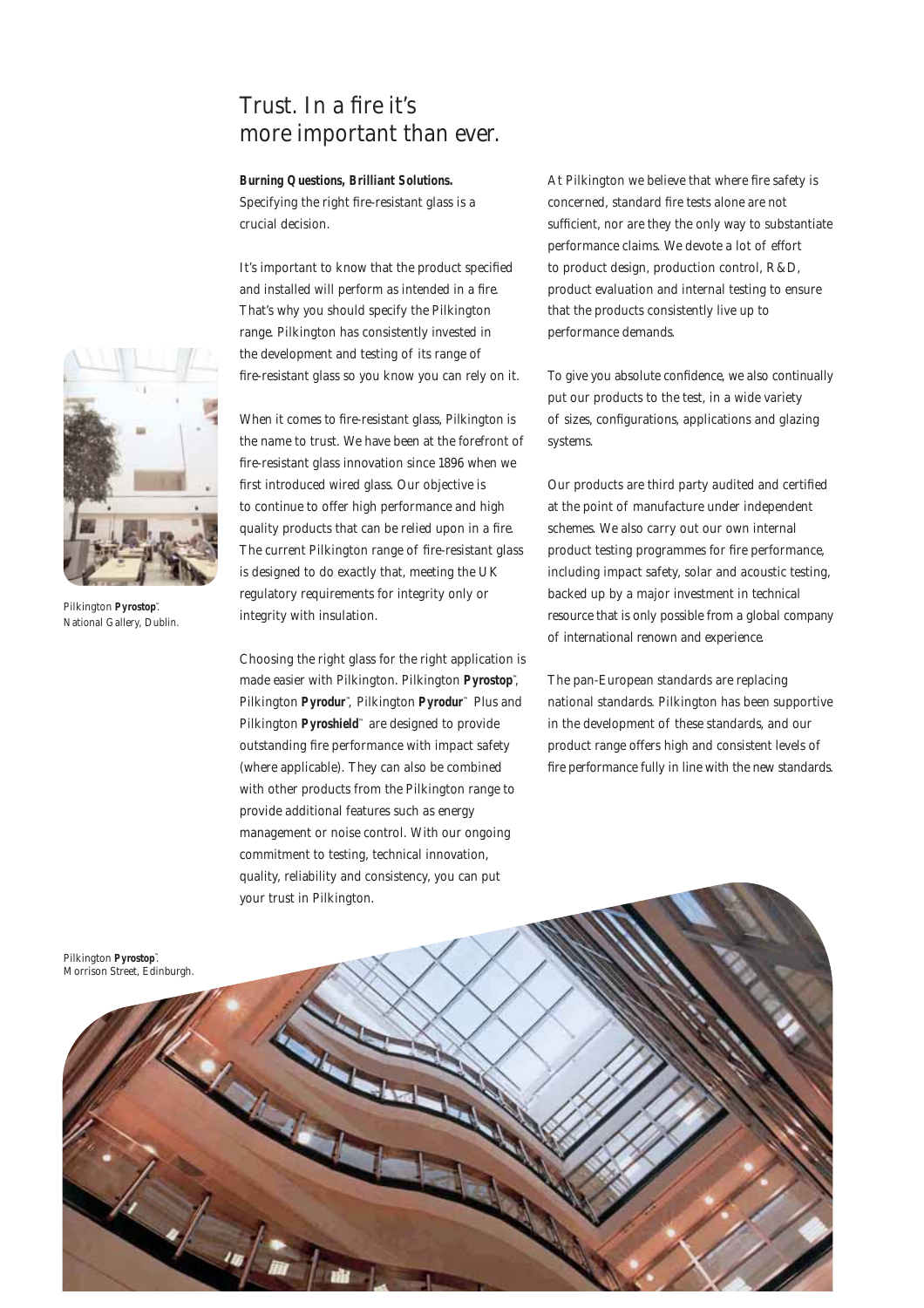## Fire Product Classification and Performance Definitions

#### **Integrity**

The ability of a specimen of a separating element to contain a fire to specified criteria for collapse, freedom from holes, cracks and fissures, and sustained flaming on the unexposed face.

#### **Insulation**

The ability of glazed screens or doors to limit the temperature rise on the non-fire side to an average of no more than 140°C and in any one position by no more than 180°C .

#### **Radiant Heat**

The ability of the element of construction to reduce the probability of transmission of fire as a result of significant radiated heat, either through the element or from its unexposed surface to adjacent materials on the non-fire side.

#### **Classification**

EN 13501-2 Fire classification of construction products and building elements.

Part 2: Classification using data from fire resistance tests, excluding ventilation services.

UK regulations have previously classified products in terms of integrity or integrity and insulation. The European definitions will be as follows:

- E Integrity
- I Insulation
- W Radiation

Therefore, example classifications may become:

and 60 minutes Insulation

• E 30 = 30 minutes Integrity

```
• EI 60 = 60 minutes Integrity
```
#### **Relevant Fire Test Standards**

BS 476 Fire tests on building materials and structures.

- Part 20: General requirements.
- Part 22: Methods for the determination of the fire-resistance of non-loadbearing elements of construction.
- BS EN 1363 Fire resistance tests.
- Part 1: General requirements.
- Part 2: Alternative and additional procedures.

BS EN 1364 Fire resistance tests for

non-loadbearing elements.

Part 1: Walls.

- Part 2: Ceiling (Non Load Bearing).
- Part 4: Curtain Walling.

BS EN 1365 Part 2: Floors and roofs.

BS EN 1634 Fire resistance tests for door and shutter assemblies. Part 1: Fire doors and shutters.

#### **Relevant Impact Safety Test Standards**

BS 6206 specification for impact performance requirements for flat safety glass & safety plastics for use in buildings.

BS EN 12600 : 2002 Glass in building – pendulum test. Impact test method and classification for flat glass.



Pilkington **Pyrodur™** Plus is the ideal choice for internal use in hospitals, schools, offices and many other public places.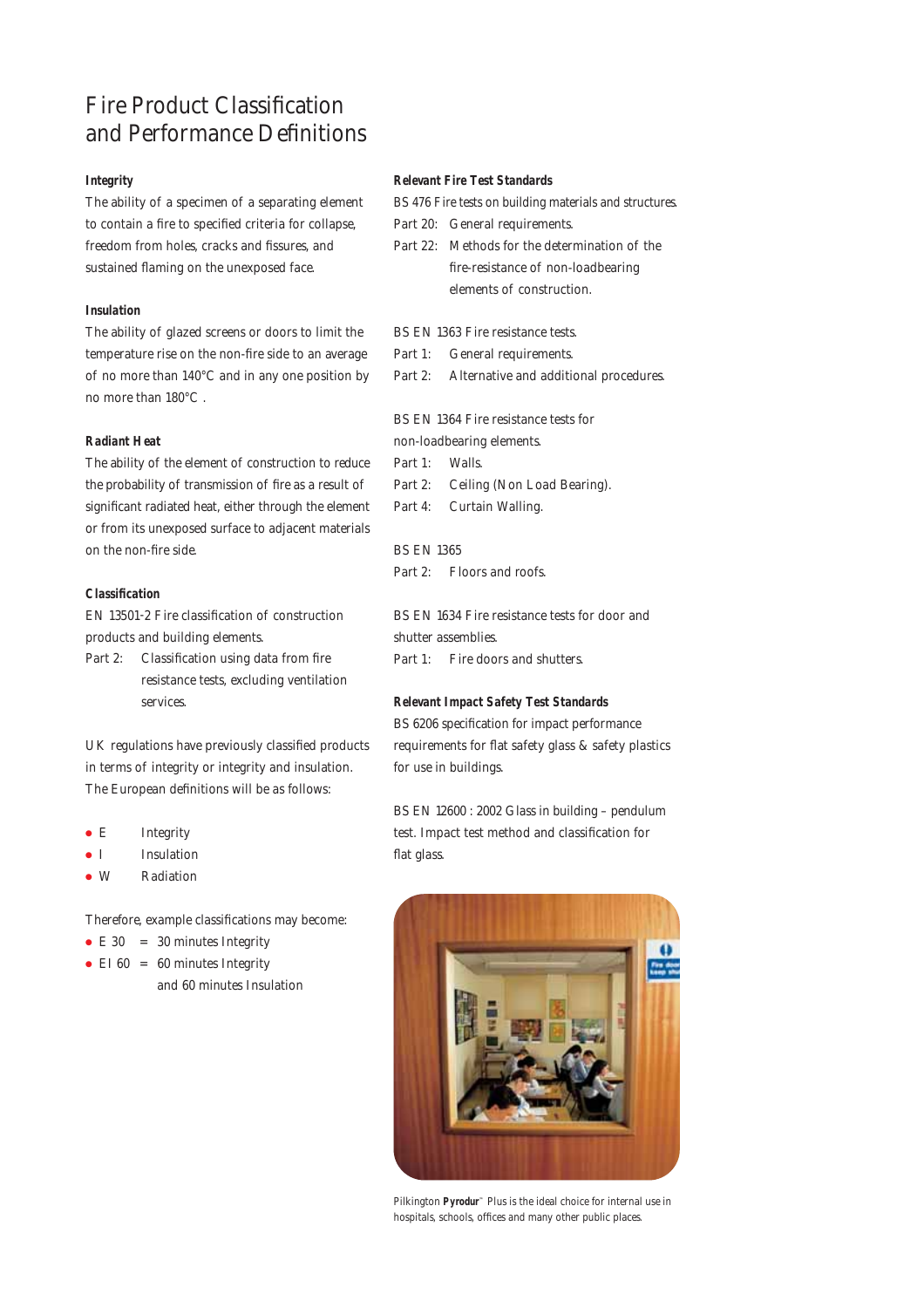

Pilkington **Pyrostop™**. Kensington Village, London.

# Integrity and Insulation

### Pilkington **Pyrostop™**

The clear alternative to a solid fire wall, this combines a high level of fire performance with impact safety to offer flexibility in a wide variety of applications.

By using special interlayers, these combine integrity and heat insulation, to limit the transmission of conductive and radiant heat with a clear glass. In case of fire the interlayer reacts to heat and foams to provide an opaque barrier. Pilkington **Pyrostop™** products are one of the first fire-resistant glass products to meet the current European fire and impact test standards.

#### **Description**

- A clear, multi-laminated fire-resistant glass, which both retains its integrity and fully insulates against heat transfer from a fire.
- Thicknesses vary from 15 to 62mm, depending on the level of fire protection.
- Thicker products in the range based uniquely on Pilkington **Optiwhite™** high light transmission glass to give good transparency.
- Clarity, a choice of thicknesses and options for decorative effects, e.g. sandblasting, make it ideal for a wide range of applications.
- Forms an opaque barrier against flames, hot gases and heat during a fire.

#### **Performance**

- Restricts the spread of flames, hot gases and heat.
- Offers up to 120 minutes integrity and insulation in suitable glazing systems.
- Provides impact safety up to Class A to BS 6206 and Class 1(B)1 to BS EN 12600 : 2002.
- Pilkington **Pyrostop™** also has excellent noise reduction properties.
- Versions are available for up to 180 minutes performance and for particularly intense fire situations when exposed to the hydrocarbon test curve, such as in oil field installations.



Pilkington **Pyrostop™**. Midsummer Boulevard, Milton Keynes.

#### **Benefits**

- Readily available direct from Pilkington or through a national network of independent stockists.
- Suitable for a wide range of frame designs and systems.
- Tested and approved with most reputable fire-resistant glazing gaskets and sealants.
- Independently approved for use in a wide range of applications under the Certifire Scheme reference CF328.
- May be used in conjunction with sprinkler systems.



Pilkington **Pyrostop™**. Radisson Hotel, Sligo.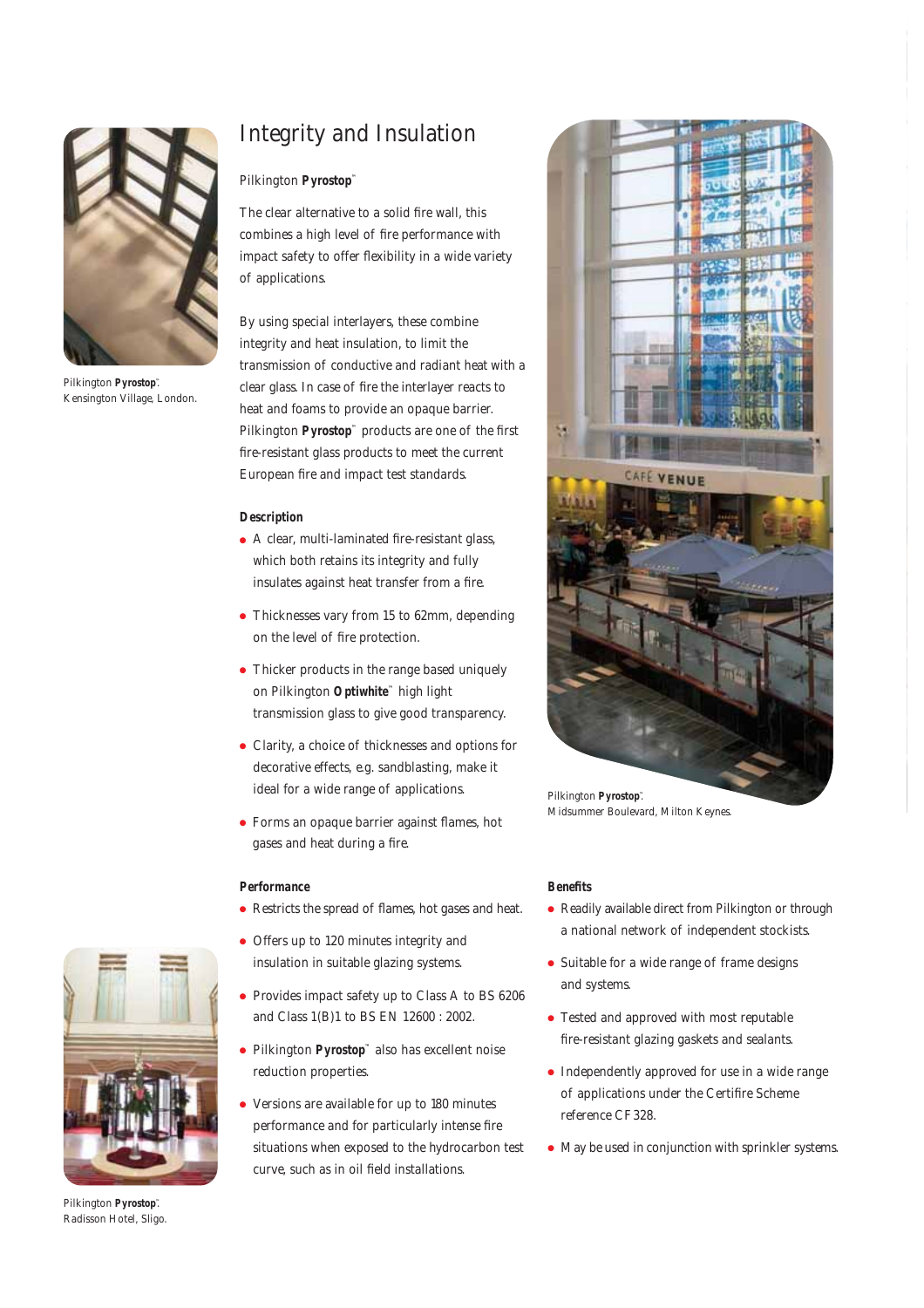### Integrity with some Insulation

#### Pilkington **Pyrodur™** and Pilkington **Pyrodur™** Plus.

By using fewer of the same special interlayers in Pilkington **Pyrostop**™, these combine integrity with some heat insulation, to limit the transmission of conductive and radiant heat with a clear glass. In case of fire the interlayer reacts to heat and foams to provide an opaque barrier. In exactly the same way as Pilkington **Pyrostop**™, Pilkington **Pyrodur™** products are some of the first fire-resistant glass products to meet the current European fire and impact test standards.

#### **Description**

- A clear, multi-laminated fire-resistant glass.
- Clarity and options for decorative effects, e.g. sandblasting, make it ideal for use in doors and screens.
- Forms an opaque barrier against flames and hot gases, moreover it reduces the transfer of radiant heat significantly.
- An integrity only glass with some insulation performance and impact safety.

#### **Performance** – Pilkington **Pyrodur™**

- Restricts the spread of flames and hot gases, moreover it partially reduces the transfer of radiant heat.
- Nominal 10mm (types 30-201 and 60-10) and 13mm (type 60-20) thicknesses, containing two interlayers and one safety impact protection interlayer.
- Offers up to 60 minutes integrity, together with some heat insulation in suitable glazing systems.
- Provides impact safety up to Class B to BS 6206 and Class 1(B)1 to BS EN 12600 : 2002.
- Suitable for both internal and external applications.

#### **Performance** – Pilkington **Pyrodur™** Plus

- Restricts the spread of flames and hot gases, and reduces the transfer of radiant heat.
- Ideal for internal glazing applications with its nominal 7mm thickness, containing one purpose designed interlayer.
- Offers 30 minutes integrity, with heat insulation exceeding 15 minutes and exceptionally low levels of transmitted radiant heat.
- Provides impact safety up to Class B to BS 6206 : 1981 and Class 2 (B) 2 to BS EN 12600 : 2002 (ref TNO TPD), i.e. it behaves as a laminated glass under impact.
- The narrow 7mm thickness makes it a natural choice for internal glazing applications such as fire doors and partitions.

#### **Benefits**

- Readily available direct from Pilkington or through a national network of independent specialist stockists.
- Tested and approved with a wide range of fire-resistant glazing gaskets and sealants.
- Independently approved for use in a wide range of applications under the Certifire Scheme reference CF328.
- Whilst there are no requirements in UK standards or regulations for insulation less than 30 minutes, the full insulation for a shorter period achieved by Pilkington **Pyrodur**™ and Pilkington **Pyrodur**™ Plus could prove invaluable during evacuation of a building.



Controlling radiant heat is a significant factor in saving lives as well as an important mechanism influencing the spread of fire. Although radiant heat reduction is not a requirement in UK regulations, comparison of transmitted radiant heat levels does provide a ready means of comparing different integrity glazings.

It should be especially considered for large glazed areas where the levels of radiant heat passing through can be dangerously high.

Pilkington **Pyrodur™** Plus. Harbour Hotel, Co. Galway.

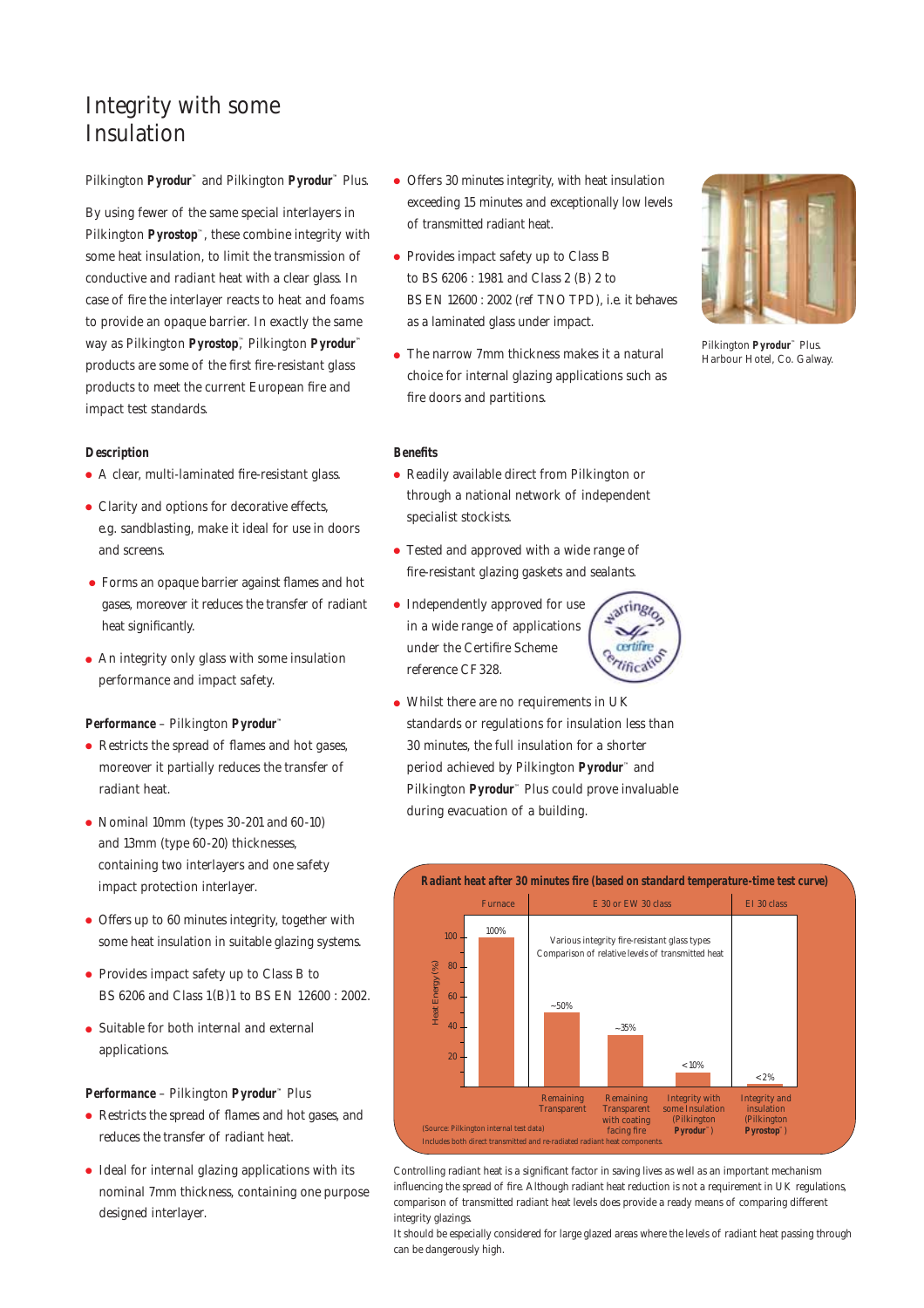### Integrity only, or 'non-insulating'



Pilkington **Pyroshield™** Safety. St Mary's & St Thomas Church of England School, St Helens.

### Pilkington **Pyroshield™**

and Pilkington **Pyroshield™** Safety.

The original fire-resistant glass, and still the most popular, thanks to its long track record in fire testing, exceptional value for money and ease of handling, stocking and glazing.

#### **Description**

- A monolithic, wired glass providing integrity fire protection, even in softwood frames.
- Available in clear or textured versions, for obscuration or privacy respectively.
- An integral wire mesh incorporated within the glass effectively holds the product together in case of thermal shock caused by fire.
- A thicker gauge of wire mesh is used to produce an impact safety version: Pilkington **Pyroshield™** Safety.

#### **Performance**

- Meets European fire test standards.
- Restricts the spread of flames and hot gases.
- Offers up to 120 minutes integrity in specialist steel frames and up to 60 minutes in timber frames when tested to BS 476 Part 22.
- Maintains integrity even when fractured or sprayed with water.
- Safety version provides impact safety to Class C of BS 6206.
- Successfully tested in very large pane sizes, up to 1800mm x 2940mm.
- One of the most extensively used fire-resistant products in the world.

#### **Benefits**

- Readily available and easy to handle, stock and cut.
- Suitable for internal and external applications.
- Tested and approved with a wide range of fire-resistant glazing gaskets and sealants.
- Independently approved for use in a wide range of applications under the Certifire Scheme.
- Internal single glaze is comparable to a normal double glazed unit for sound insulation.

# Choosing the right glass for your application

It is extremely important to make sure you specify and use the right product for the right application.

Our highly experienced specialist sales, technical teams and useful support materials can give you all the help and guidance you need from the outset.

# Pilkington Specifire



The Pilkington Specifire incorporates all the information you need to choose the right product for your application.

By answering a series of questions you are taken to a screen highlighting the product, its properties and performance and details of its fire testing pedigree. The disc also incorporates copies of all Pilkington's fire test summaries and details of compatible sealant materials.

### Contact

For further technical assistance phone our helpline on 01744 692000, e-mail us at pilkington@respond.uk.com or call any of our specialists around the UK and Ireland.

Anders Glass Limited, Manchester 0161 736 2487/8

Float Glass Industries Limited, Manchester 0161 946 8000

Glas-Seal (N.I.) Limited, Co. Down 028 9756 2932

Nicholls & Clarke Glass Limited, London 0208 986 6212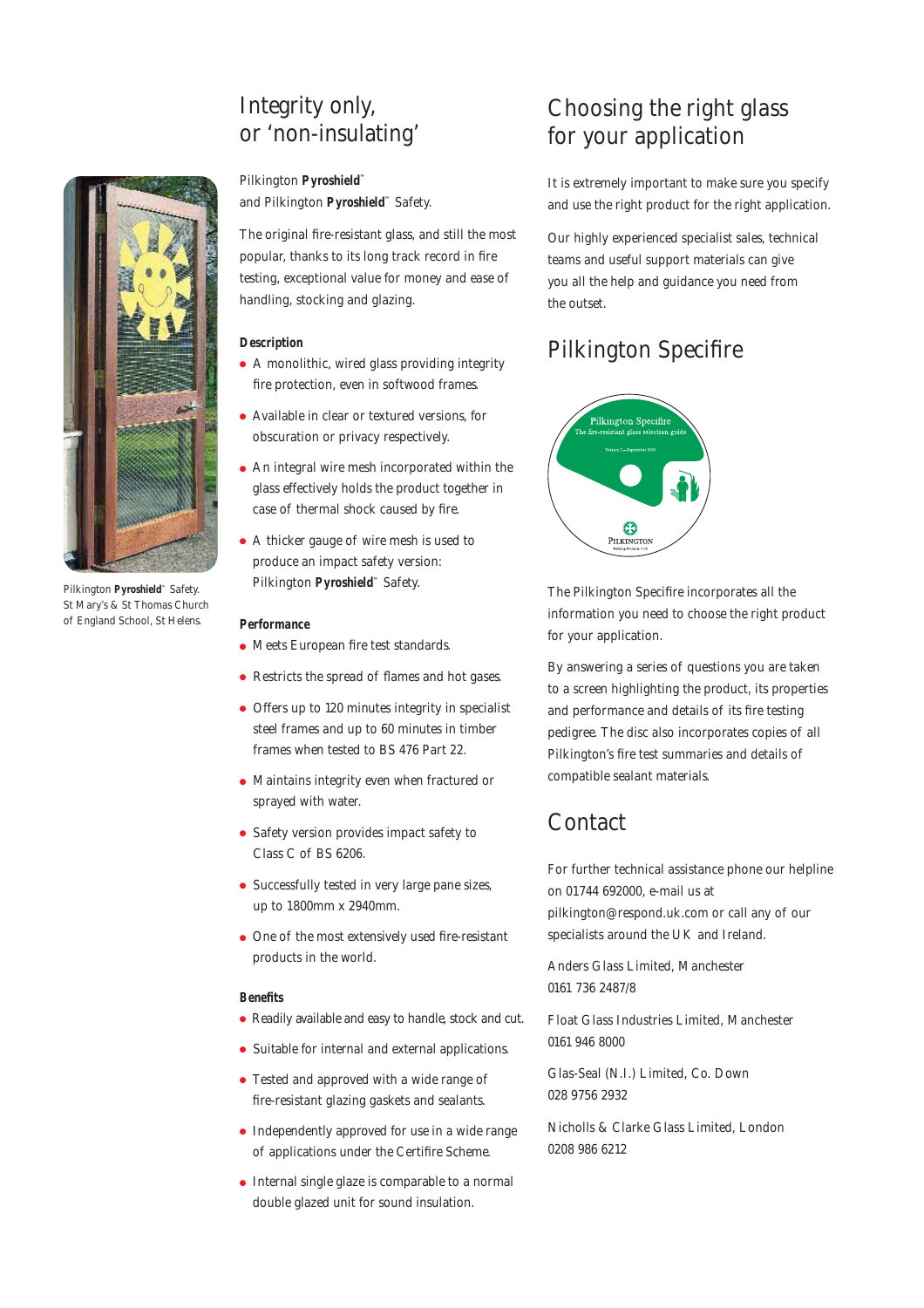### Glazing systems

Fire-resistant glass will only perform as intended when it is correctly installed with appropriate glazing materials in a suitable fire-resistant frame. For all fire-resistant glazing, the whole assembly must function as an integral system – that is the glass together with the frame, beads, bead fixings, glazing materials and frame fixings all working together with absolute compatibility.

The most common framing materials are timber or steel. However, other materials such as aluminium, concrete and gypsum board have been used in fire-resistant glazed screens. Examples of typical glazing details are shown in the figures.

For the right choice of framing system and glass, it is important to advise at specification stage whether the application is an internal or external one.

#### **Steel**

- To avoid the more than critical deflection usually associated with steel when it's exposed to fire, we only test our glass in proprietary fireresistant steel framing systems.
- For full insulation fire resistance, thermal insulation material is usually incorporated into the frame design.
- Glazing materials are usually intumescent or ceramic fibre.
- Using Pilkington **Pyrostop™** or Pilkington **Pyroshield™** steel frames can achieve up to 120 minutes fire resistance.

#### **Timber**

- Can be either hardwood or softwood (over a range of densities).
- For maximum integrity, chamfered beads should be attached with long wooden screws driven at an angle.
- The gap between beads and glass should be filled with an appropriate glazing material, such as an intumescent gasket or non-combustible glazing tape.
- Well designed timber frames can achieve over 60 minutes integrity.



Pilkington **Pyrostop™** in Multi-pane Steel Screen. 60 minutes integrity and 60 minutes insulation. Fire Test Reference: WARRES 113978.



Pilkington **Pyroshield™** Safety Clear in Softwood Timber Screen. 30 minutes integrity. Fire Test Reference: WARRES 70068.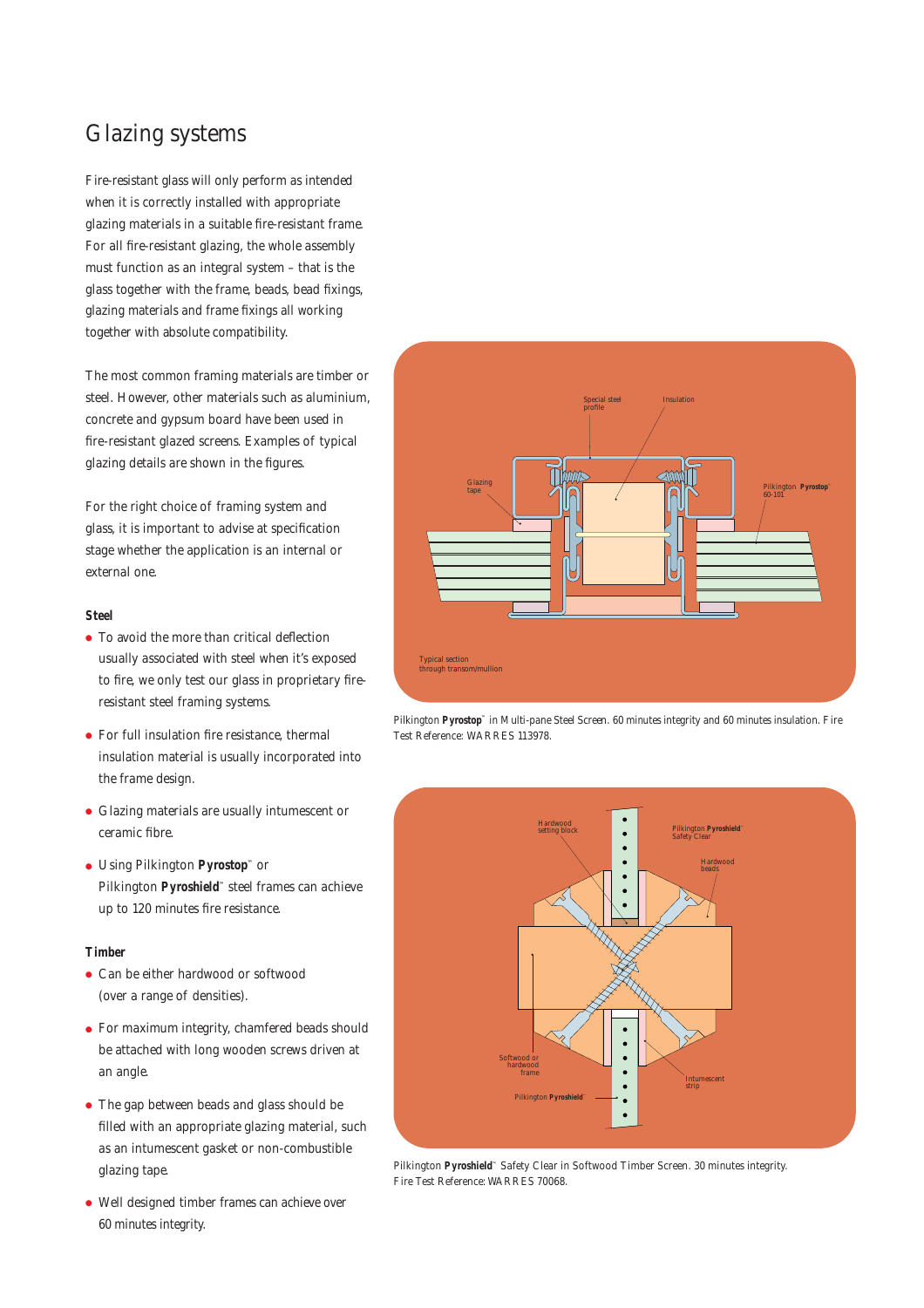This publication gives a general description of the product and materials. It is the responsibility of the users to ensure that their use is appropriate for any particular application and that such application complies with all relevant local and national legislation, standards, codes of practice and other requirements.

Pilkington plc and its subsidiaries hereby disclaim all liability howsoever arising from any error in or omission from this publication and all consequences of relying on it. Pilkington **Pyrostop™**, Pilkington **Pyrodur™**, Pilkington **Pyrodur™** Plus and Pilkington **Pyroshield™** are trade marks of the Pilkington Group.



**Building Products - UK** Prescot Road St Helens WA10 3TT United Kingdom Telephone 01744 692000 Fax 01744 692880 pilkington@respond.uk.com **www.pilkington.com**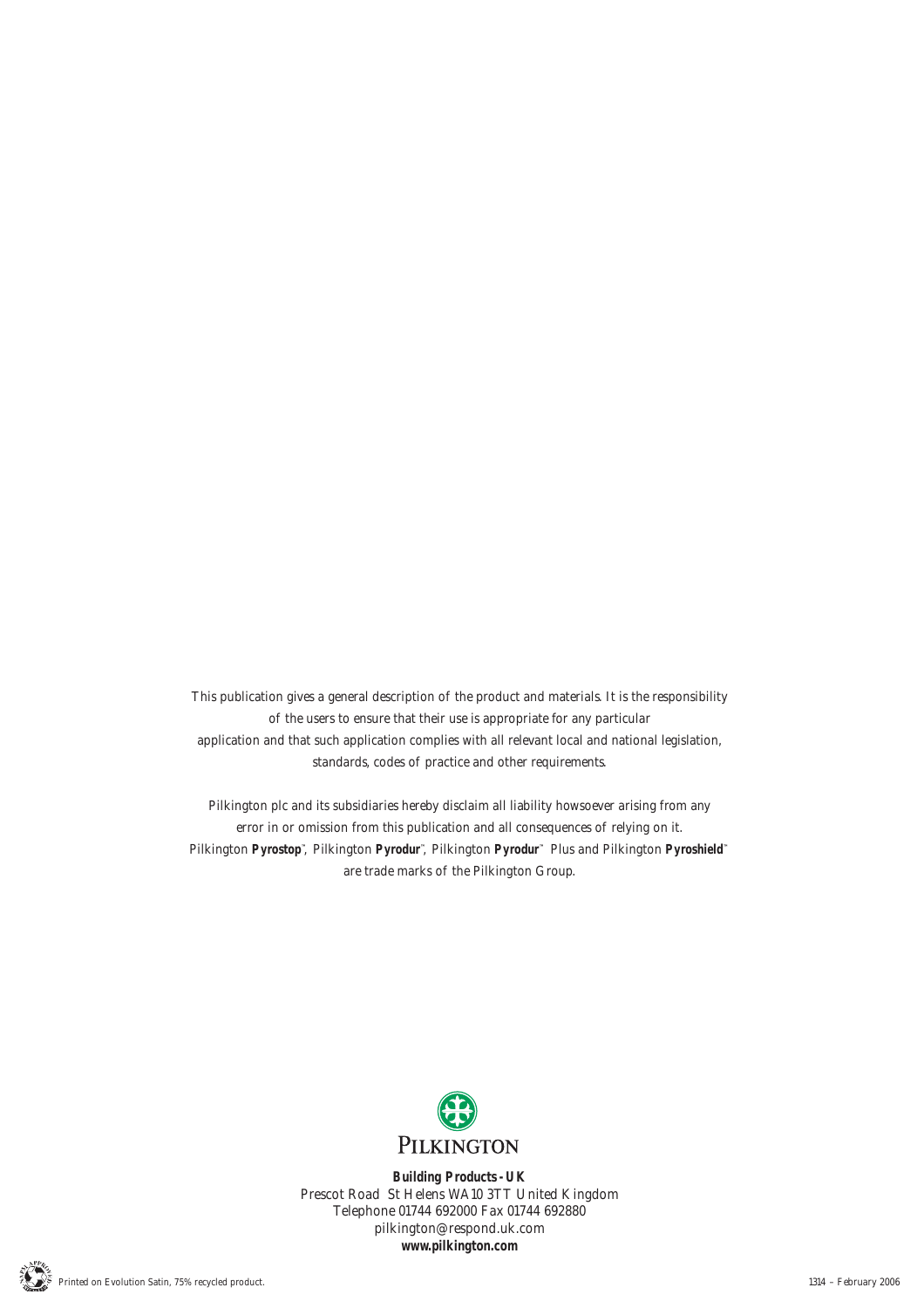# Fire-Resistant Glass Range Technical Information



### Fire Performance Table for Timber Frames

This table provides a quick reference guide only. For further details and specifications please consult Pilkington or a member of our network of independent stockists.

| Performance           | <b>Wired or Clear</b> | <b>Fire Resistance (mins)</b> |                                                                              | <b>Glass Type</b>                                                             | Fire Test Evidence and Recommended Maximum Sizes <sup>a</sup> |                                         |  |
|-----------------------|-----------------------|-------------------------------|------------------------------------------------------------------------------|-------------------------------------------------------------------------------|---------------------------------------------------------------|-----------------------------------------|--|
|                       |                       |                               |                                                                              |                                                                               |                                                               | <b>Timber Frameb</b>                    |  |
|                       |                       | <b>Integrity</b>              | <b>Insulation</b>                                                            |                                                                               | <b>Doors</b>                                                  | Screens <sup>c</sup>                    |  |
|                       |                       |                               |                                                                              |                                                                               | CF328                                                         | CF328 <sup>1</sup>                      |  |
|                       |                       | 60 <sup>d</sup>               | 30                                                                           | 15mm Pilkington Pyrostop™ 30-10 Internal Grade                                | Max area 1.11m <sup>2</sup>                                   | Max area 5.25m <sup>2</sup>             |  |
|                       |                       |                               |                                                                              |                                                                               | Max w. 630 or Max h. 1790                                     | Max w. 2300 or Max h. 3000 <sup>e</sup> |  |
|                       |                       |                               |                                                                              |                                                                               | CF328                                                         | CF328 <sup>1</sup>                      |  |
|                       |                       | 60 <sup>d</sup>               | 30                                                                           | 18mm Pilkington Pyrostop" 30-20 External Grade                                | Max area $1.11$ m <sup>2</sup>                                | Max area 5.25m <sup>2</sup>             |  |
|                       |                       |                               |                                                                              |                                                                               | Max w. 630 or Max h. 1790                                     | Max w. 2300 or Max h. 3000 <sup>e</sup> |  |
|                       |                       | 60 <sup>d</sup><br>30         |                                                                              | 29mm Pilkington Pyrostop <sup>®</sup> 30-15 Internal Grade IGU <sup>1</sup>   |                                                               | CF328                                   |  |
|                       |                       |                               |                                                                              | 32mm Pilkington Pyrostop <sup>™</sup> 30-25 External Grade IGU <sup>f</sup>   |                                                               | Max area 3.43m <sup>2</sup>             |  |
|                       |                       |                               |                                                                              |                                                                               |                                                               | Max w. 1850 or Max h. 2850              |  |
|                       |                       | 60<br>60                      |                                                                              |                                                                               | <b>RF 05035</b>                                               | CF328 <sup>1</sup>                      |  |
| <b>Integrity</b> and  | <b>Clear</b>          |                               |                                                                              | 23mm Pilkington Pyrostop™ 60-101 Internal Grade                               | 793 x 1791                                                    | Max area 5.01m <sup>2</sup>             |  |
| <b>Insulation</b>     |                       |                               |                                                                              |                                                                               |                                                               | Max w. 1879 or Max h. 2500'             |  |
|                       |                       |                               |                                                                              |                                                                               |                                                               | CF328 <sup>1</sup>                      |  |
|                       |                       | 60                            | 60                                                                           | 27mm Pilkington Pyrostop <sup>®</sup> 60-201 External Grade                   |                                                               | Max area 5.01m <sup>2</sup>             |  |
|                       |                       |                               |                                                                              |                                                                               |                                                               | Max w. 1879 or Max h. 2500              |  |
|                       |                       |                               | 60                                                                           | 37mm Pilkington Pyrostop" 60-151 Internal Grade IGU <sup>8</sup>              |                                                               | CF328                                   |  |
|                       |                       | 60                            |                                                                              | 41mm Pilkington Pyrostop <sup>16</sup> 60-251 External Grade IGU <sup>8</sup> |                                                               | Max area 3.53m <sup>2</sup>             |  |
|                       |                       |                               |                                                                              |                                                                               |                                                               | Max w. 1879 or Max h. 2500              |  |
|                       |                       | 60                            | 60                                                                           |                                                                               |                                                               | RF04017                                 |  |
|                       |                       |                               |                                                                              | 51mm Pilkington Pyrostop™ 60-161 S Internal Grade IGU <sup>h</sup>            |                                                               | Max w. 1220 x Max h. 2470               |  |
|                       |                       |                               |                                                                              |                                                                               | CF328 <sup>1</sup>                                            | CF328                                   |  |
|                       | <b>Clear</b>          | $0^i$<br>30                   |                                                                              | 7mm Pilkington Pyrodur <sup>™</sup> Plus 30-104 Internal Grade                | Max area 1.95m <sup>2</sup>                                   | Max area 3.67m <sup>2</sup>             |  |
|                       |                       |                               |                                                                              |                                                                               | Max w. 950 x Max h. 2050                                      | Max w. 1093 or Max h. 2050 <sup>e</sup> |  |
|                       |                       | $0^i$<br>30                   |                                                                              |                                                                               | CF328                                                         | CF328 <sup>1</sup>                      |  |
|                       |                       |                               | 10mm Pilkington Pyrodur™ 30-201 External Grade                               | Max area 2.16m <sup>2</sup>                                                   | Max area 4.47m <sup>2</sup>                                   |                                         |  |
|                       |                       |                               |                                                                              |                                                                               | Max w. 965 or Max h. 2240                                     | Max w. 2114 or Max h. 2523'             |  |
| <b>Integrity with</b> |                       | $\boldsymbol{0}$<br>30        |                                                                              |                                                                               |                                                               | CF328                                   |  |
| some                  |                       |                               | 24mm Pilkington Pyrodur <sup>30</sup> 30-251 External Grade IGU <sup>1</sup> |                                                                               | Max area 4.47m <sup>2</sup>                                   |                                         |  |
| <b>Insulation</b>     |                       |                               |                                                                              |                                                                               | Max w. 2114 or Max h. 2523                                    |                                         |  |
|                       |                       |                               |                                                                              |                                                                               | <b>RF 05036</b>                                               | <b>RF 05036</b>                         |  |
|                       |                       | 60                            | $0^i$                                                                        | 10mm Pilkington Pyrodur™ 60-10 Internal Grade                                 | 792 x 1790                                                    | 850 x 1965                              |  |
|                       |                       | $0^i$<br>60                   |                                                                              |                                                                               | CF328                                                         |                                         |  |
|                       |                       |                               | 13mm Pilkington Pyrodur <sup>™</sup> 60-20 External Grade                    | Max area 1.06m <sup>2</sup>                                                   | C82442                                                        |                                         |  |
|                       |                       |                               |                                                                              |                                                                               | Max w. 647 or Max h. 2017                                     | 1400 x 2000                             |  |
| <b>Integrity only</b> |                       | 30                            | $\boldsymbol{0}$                                                             | 6mm Pilkington Pyroshield <sup>™</sup> Clear                                  | C81232 - less than $0.5m^2$                                   | C81232                                  |  |
|                       | <b>Wired</b>          |                               |                                                                              |                                                                               | small dim $< 250$ mm                                          | $1170 \ge 3000^{\rm k}$                 |  |
|                       |                       | $\boldsymbol{0}$<br>30        |                                                                              | 7mm Pilkington Pyroshield <sup>"</sup> Texture                                | C81232 - less than $0.5m^2$                                   | C81232                                  |  |
|                       |                       |                               |                                                                              |                                                                               | small dim $< 250$ mm                                          | $1170 \ge 3000^{\rm k}$                 |  |
|                       |                       | 30<br>$\boldsymbol{0}$        |                                                                              | 6mm Pilkington Pyroshield" Safety Clear                                       | C81232                                                        | C81232                                  |  |
|                       |                       |                               |                                                                              | 900 x 3000                                                                    | $1400 \times 3000^k$                                          |                                         |  |
|                       |                       | $\bf{0}$<br>30                | 7mm Pilkington Pyroshield" Safety Texture                                    | C81232                                                                        | C81232                                                        |                                         |  |
|                       |                       |                               |                                                                              | 900 x 3000                                                                    | $1170 \times 3000^k$                                          |                                         |  |
|                       |                       | 60<br>$\boldsymbol{0}$        |                                                                              | 6mm Pilkington Pyroshield" Clear                                              | C81232 - less than $0.5m^2$                                   | C81232                                  |  |
|                       |                       |                               |                                                                              |                                                                               | small dim $< 250$ mm<br>C81232 - less than $0.5m^2$           | $1170 \times 3000^k$<br>C81232          |  |
|                       |                       | 60                            | $\bf{0}$<br>7mm Pilkington Pyroshield <sup>®</sup> Texture                   |                                                                               | small dim $< 250$ mm                                          | 1170 x 3000 <sup>k</sup>                |  |
|                       |                       |                               |                                                                              | C81232                                                                        | C81232                                                        |                                         |  |
|                       |                       | $\boldsymbol{0}$<br>60        |                                                                              | 6mm Pilkington Pyroshield" Safety Clear                                       | 900 x 3000                                                    | $1400 \times 3000^k$                    |  |
|                       |                       |                               |                                                                              |                                                                               | C81232                                                        | C81232                                  |  |
|                       |                       | $\boldsymbol{0}$<br>60        |                                                                              | 7mm Pilkington Pyroshield" Safety Texture                                     | $900$ x $3000\,$                                              | $1170 \times 3000^k$                    |  |

a Maximum tested size does not necessarily relate to maximum fire resistance

b Refer to fire test summaries for frame details

- c Use Pilkington **Pyroshield™** Safety for areas subject to Approved Document N requirements. i.e. low level glazing and Pilkington **Pyroshield™** information from WFRC C81232
- d Only achieved in this specific test
- e Maximum recommended sizes are close to maximum available stock sizes so should only be specified following consultation with Pilkington Technical Helpline
- f 15mm (30-15) or 18mm (30-25) Pilkington **Pyrostop™** / 8mm steel spacer / 6mm non-fire rated glass
- g 23mm (60-151) or 27mm (60-251) Pilkington **Pyrostop™** / 8mm steel spacer / 6mm non-fire rated glass
- h 23mm Pilkington **Pyrostop™** / 22mm spacer with integral blind / 6mm non-fire rated glass
- i There is no requirement in UK standards or regulations for insulation of less than 30 minutes, however these products achieve full insulation for a short period of time and remain opaque throughout the test
- j 10mm Pilkington **Pyrodur™** / 8mm steel spacer / 6mm non-fire rated glass
- k Hardwood
- l Refer to Pilkington Technical Helpline when considering the use of evidence based on Certifire Approvals

Certifire certification can be viewed at www.wfrc.co.uk/testing.htm

NOTE: The Pilkington fire-resistant glass range holds more than 100 official test approvals, including single glazed and IGU applications. Details can be provided on request. Summary of Physical Data can be found on page 3. Please refer to our published fire test summaries for individual details.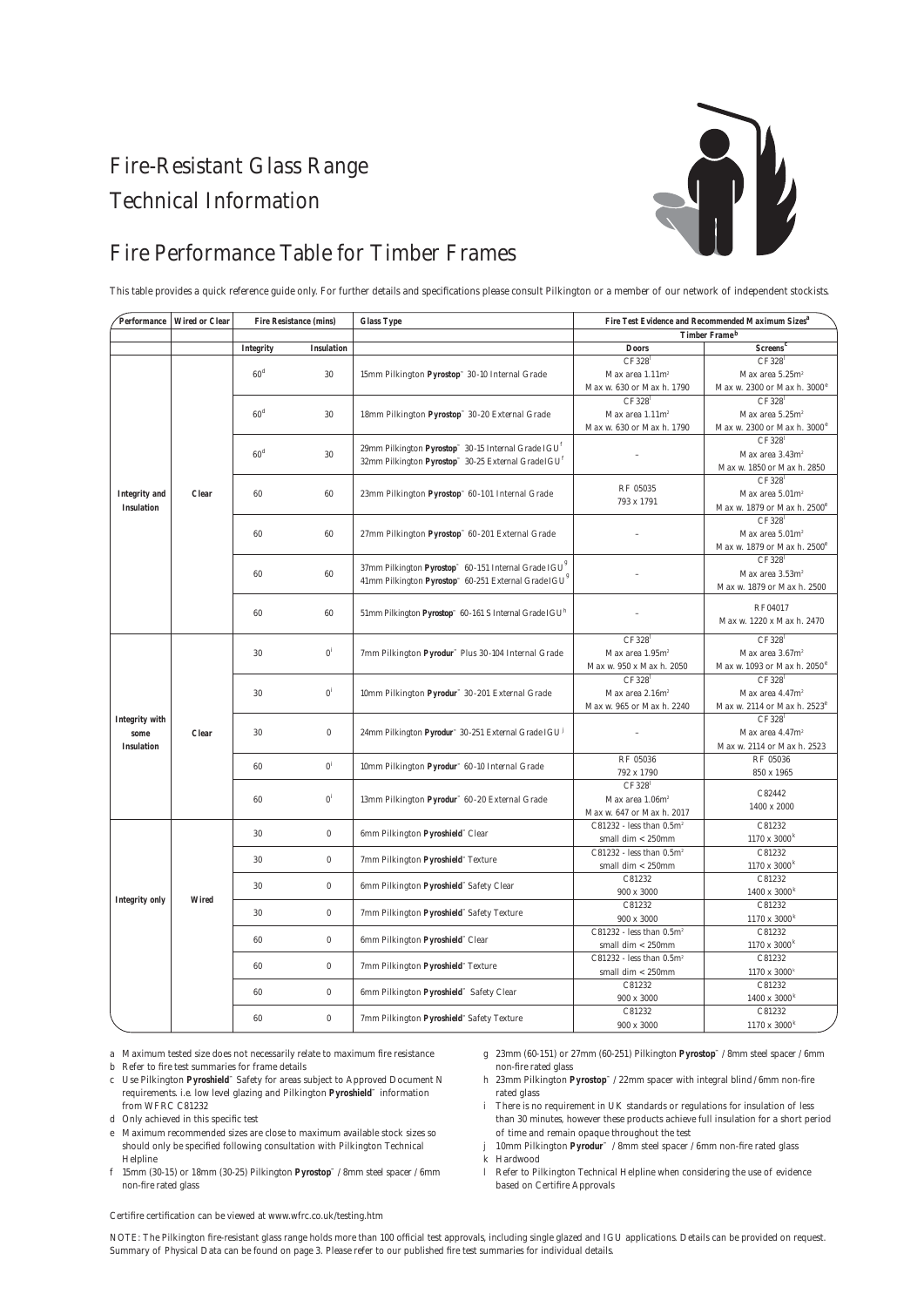| Performance                               | <b>Wired or Clear</b> | <b>Fire Resistance (mins)</b>  |                                                      | <b>Glass Type</b>                                                                                                                              | Fire Test Evidence and Recommended Maximum Sizes $\mathrm{a,b}$                 |                                                                                 |  |  |
|-------------------------------------------|-----------------------|--------------------------------|------------------------------------------------------|------------------------------------------------------------------------------------------------------------------------------------------------|---------------------------------------------------------------------------------|---------------------------------------------------------------------------------|--|--|
|                                           |                       | Integrity<br><b>Insulation</b> |                                                      |                                                                                                                                                | <b>Steel Framed</b><br>Screens <sup>d</sup><br><b>Doors</b>                     |                                                                                 |  |  |
|                                           |                       |                                |                                                      |                                                                                                                                                |                                                                                 | CF328P                                                                          |  |  |
| <b>Integrity</b> and<br><b>Insulation</b> | <b>Clear</b>          | 30                             | 30<br>15mm Pilkington Pyrostop" 30-10 Internal Grade |                                                                                                                                                |                                                                                 | Max area 5.25m <sup>2</sup><br>Max w. 2157 or Max h. 3000 <sup>b</sup>          |  |  |
|                                           |                       | 60 <sup>e</sup>                | 30                                                   | 15mm Pilkington Pyrostop" 30-10 Internal Grade                                                                                                 |                                                                                 | CF328P<br>Max area 3.43m <sup>2</sup><br>Max w. 1852 or Max h. 2860             |  |  |
|                                           |                       | 60 <sup>e</sup>                | 30                                                   | 18mm Pilkington Pyrostop™ 30-20 External Grade                                                                                                 |                                                                                 | CF328 <sup>p</sup><br>Max area 3.43m <sup>2</sup><br>Max w. 1852 or Max h. 2860 |  |  |
|                                           |                       | 60                             | 30                                                   | 29mm Pilkington Pyrostop <sup>®</sup> 30-15 Internal Grade IGU <sup>t</sup><br>32mm Pilkington Pyrostop™ 30-25 External Grade IGU <sup>t</sup> |                                                                                 | CF328 <sup>p</sup><br>Max area 3.43m <sup>2</sup><br>Max w. 1850 or Max h. 2820 |  |  |
|                                           |                       | 60                             | 60                                                   | 23mm Pilkington Pyrostop <sup>™</sup> 60-101 Internal Grade                                                                                    | CF328P<br>Max area 1.79m <sup>2</sup><br>Max w. 1338 or Max h. 2280             | <b>Warres 113978</b><br>1495 x 2895                                             |  |  |
|                                           |                       | 60                             | 60                                                   | 51mm Pilkington Pyrostop <sup>®</sup> 60-161 S Internal Grade IGU <sup>8</sup>                                                                 |                                                                                 | <b>Warres 110738</b><br>Max w. 1140 x Max h. 2390                               |  |  |
|                                           |                       | 60                             | 60                                                   | 27mm Pilkington Pyrostop" 60-201 External Grade                                                                                                | CF328P<br>Max area 1.79m <sup>2</sup><br>Max w. 1338 or Max h. 2280             | CF328 <sup>p</sup><br>Max area 4.13m <sup>2</sup><br>Max w. 2000 or Max h. 3000 |  |  |
|                                           |                       | 90                             | 90                                                   | 46mm Pilkington Pyrostop <sup>36</sup> 90-100 Internal Grade IGU <sup>16</sup>                                                                 |                                                                                 | CF328 <sup>p</sup><br>Max area 2.8m <sup>2</sup><br>Max w. 1400 x Max h. 2000   |  |  |
|                                           |                       | 90                             | 90                                                   | 50mm Pilkington Pyrostop™ 90-100 Internal Grade IGU                                                                                            |                                                                                 | <b>Warres 57296</b><br>755 x 988                                                |  |  |
|                                           |                       | 90                             | 90                                                   | 53mm Pilkington Pyrostop <sup>*</sup> 90-200 External Grade IGU <sup>3</sup>                                                                   |                                                                                 | CF328 <sup>p</sup><br>Max area 2.8m <sup>2</sup><br>Max w.1400 x Max h.2000     |  |  |
|                                           |                       | 120                            | 120                                                  | 52mm Pilkington Pyrostop <sup>*</sup> 120-104 Internal Grade IGU <sup>k</sup>                                                                  |                                                                                 | CF328P<br>Max area 3.57m <sup>2</sup><br>Max w. 1889 or Max h. 2520             |  |  |
|                                           |                       | 120                            | 120                                                  | 58mm Pilkington Pyrostop" 120-104 Internal Grade IGU <sup>1</sup>                                                                              |                                                                                 | CF328 <sup>p</sup><br>Max area 3.57m <sup>2</sup><br>Max w. 1889 or Max h. 2520 |  |  |
|                                           |                       | 120                            | 120                                                  | 62mm Pilkington Pyrostop™ 120-201 External Grade IGU <sup>n</sup>                                                                              |                                                                                 | CF328P<br>Max area $3.57m2$<br>Max w. 1889 or Max h. 2520                       |  |  |
|                                           | <b>Clear</b>          | 30                             | $0^{\rm n}$                                          | 7mm Pilkington Pyrodur <sup>™</sup> Plus 30-104 Internal Grade                                                                                 | CF328 <sup>p</sup><br>Max area 2.19m <sup>2</sup><br>Max w. 1069 x Max h. 2050  | CF328P<br>Max area 2.86m <sup>2</sup><br>Max w. 1690 or Max h. 2050             |  |  |
|                                           |                       | 30                             | $0^{\rm n}$                                          | 10mm Pilkington Pyrodur <sup>™</sup> 30-201 External Grade                                                                                     | CF328 <sup>p</sup><br>Max area 2.58m <sup>2</sup><br>Max w. 1069 or Max h. 2415 | CF328P<br>Max area $6.0m^2$<br>Max w. 2561 or Max h. 3000                       |  |  |
| Integrity with<br>some                    |                       | 30                             | 0 <sup>n</sup>                                       | 24mm Pilkington Pyrodur <sup>™</sup> 30-251 External Grade IGU <sup>o</sup>                                                                    |                                                                                 | CF328P<br>Max area 3.75m <sup>2</sup><br>Max w. 2417 or Max h. 3000             |  |  |
| <b>Insulation</b>                         |                       | 60                             | $0^{\rm n}$                                          | 10mm Pilkington Pyrodur™ 30-201 External Grade                                                                                                 |                                                                                 | <b>Warres 112856</b><br>1430 x 2905                                             |  |  |
|                                           |                       | 30                             | 0 <sup>n</sup>                                       | 13mm Pilkington Pyrodur <sup>™</sup> 60 - 20 External Grade                                                                                    |                                                                                 | CF328P<br>Max area 3.67m <sup>2</sup><br>Max w. 2561 or Max h. 3000             |  |  |
|                                           |                       | 60                             | $0^{\rm n}$                                          | 13mm Pilkington Pyrodur <sup>™</sup> 60-20 External Grade                                                                                      |                                                                                 | CF328P<br>Max area 2.85m <sup>2</sup><br>Max w. 1688 or Max h. 2033             |  |  |
|                                           |                       | 30                             | $\bf{0}$                                             | 6mm Pilkington Pyroshield" Clear                                                                                                               | $C81232$ - less than $0.5m2$<br>small dim $<$ 250mm                             | C81232<br>1760 x 3000                                                           |  |  |
| <b>Integrity only</b>                     | <b>Wired</b>          | 30                             | $\boldsymbol{0}$                                     | 7mm Pilkington Pyroshield" Texture                                                                                                             | C81232 - less than $0.5m^2$<br>small dim $< 250$ mm                             | C81232<br>$1760\ge 3000$                                                        |  |  |
|                                           |                       | 30                             | $\boldsymbol{0}$                                     | 6mm Pilkington Pyroshield" Safety Clear                                                                                                        | C81232<br>900 x 3000                                                            | C81232<br>1760 x 3000                                                           |  |  |
|                                           |                       | 30                             | $\boldsymbol{0}$                                     | 7mm Pilkington Pyroshield™ Safety Texture                                                                                                      | C81232<br>$900 \times 3000$                                                     | C81232<br>1760 x 3000                                                           |  |  |
|                                           |                       | 60                             | $\boldsymbol{0}$                                     | 6mm Pilkington Pyroshield™ Clear                                                                                                               |                                                                                 | C81232<br>1170 x 3000                                                           |  |  |
|                                           |                       | 60                             | $\pmb{0}$                                            | 7mm Pilkington Pyroshield™Texture                                                                                                              | $\overline{\phantom{0}}$                                                        | C81232<br>$1170 \times 3000$                                                    |  |  |
|                                           |                       | 60                             | $\boldsymbol{0}$                                     | 6mm Pilkington Pyroshield" Safety Clear                                                                                                        | C81232<br>900 x 3000                                                            | C81232<br>1170 x 3000                                                           |  |  |
|                                           |                       | 60                             | $\boldsymbol{0}$                                     | 7mm Pilkington Pyroshield" Safety Texture                                                                                                      | C81232<br>$900 \times 3000$                                                     | C81232<br>1170 x 3000                                                           |  |  |
|                                           |                       | 90                             | $\boldsymbol{0}$                                     | 6mm Pilkington Pyroshield" Safety Clear                                                                                                        | $\qquad \qquad -$                                                               | C81232<br>1000 x 3000                                                           |  |  |
|                                           |                       | 90                             | $\boldsymbol{0}$                                     | 7mm Pilkington Pyroshield" Safety Texture                                                                                                      | $\overline{a}$                                                                  | C81232<br>$1000 \times 2400$                                                    |  |  |
|                                           |                       | 120                            | $\boldsymbol{0}$                                     | 6mm Pilkington Pyroshield" Safety Clear                                                                                                        | $\overline{a}$                                                                  | C81232<br>930 x 3000                                                            |  |  |
|                                           |                       | 120                            | $\boldsymbol{0}$                                     | 7mm Pilkington Pyroshield" Safety Texture                                                                                                      | $\overline{\phantom{0}}$                                                        | C81232<br>$1000 \times 2100$                                                    |  |  |

### Fire Performance Table for Steel Frames

a Maximum tested size does not necessarily relate to maximum fire resistance

b Maximum recommended sizes are close to maximum available stock sizes so should only be specified following consultation with Pilkington Technical Helpline

c Refer to fire test summaries for frame details

d Use Pilkington **Pyroshield™** Safety for areas subject to Approved Document N requirements. i.e. low level glazing and Pilkington **Pyroshield™** information from WFRC C81232

e Only achieved in this specific test

f 15mm (30-15) or 18mm (30-25) Pilkington **Pyrostop™** / 8mm steel spacer / 6mm non-fire rated glass

g 23mm Pilkington **Pyrostop™** / 22mm spacer with integral blind / 6mm non-fire rated glass

h 15mm Pilkington **Pyrostop™** / 8mm steel spacer / 23mm Pilkington **Pyrostop™**

i 15mm Pilkington **Pyrostop™** / 12mm steel spacer / 23mm Pilkington **Pyrostop™**

j 18mm Pilkington **Pyrostop™** / 12mm steel spacer / 23mm Pilkington **Pyrostop™**

k 23mm Pilkington **Pyrostop™** / 6mm steel spacer / 23mm Pilkington **Pyrostop™**

l 23mm Pilkington **Pyrostop™** / 12mm steel spacer / 23mm Pilkington **Pyrostop™**

m 27mm Pilkington **Pyrostop™** / 12mm steel spacer / 23mm Pilkington **Pyrostop™**

n There is no requirement in UK standards or regulations for insulation of less than 30 minutes, however these products achieve full insulation for a short period of time and remain opaque throughout the test

o 10mm Pilkington **Pyrodur™** / 8mm steel spacer / 6mm non-fire rated glass

p Refer to Pilkington Technical Helpline when considering the use of evidence based on Certifire Approvals

NOTE: The Pilkington fire-resistant glass range holds more than 100 official test approvals, including single glazed and IGU applications. Details can be provided on request. Summary of Physical Data can be found on page 3. Please refer to our published fire test summaries for individual details.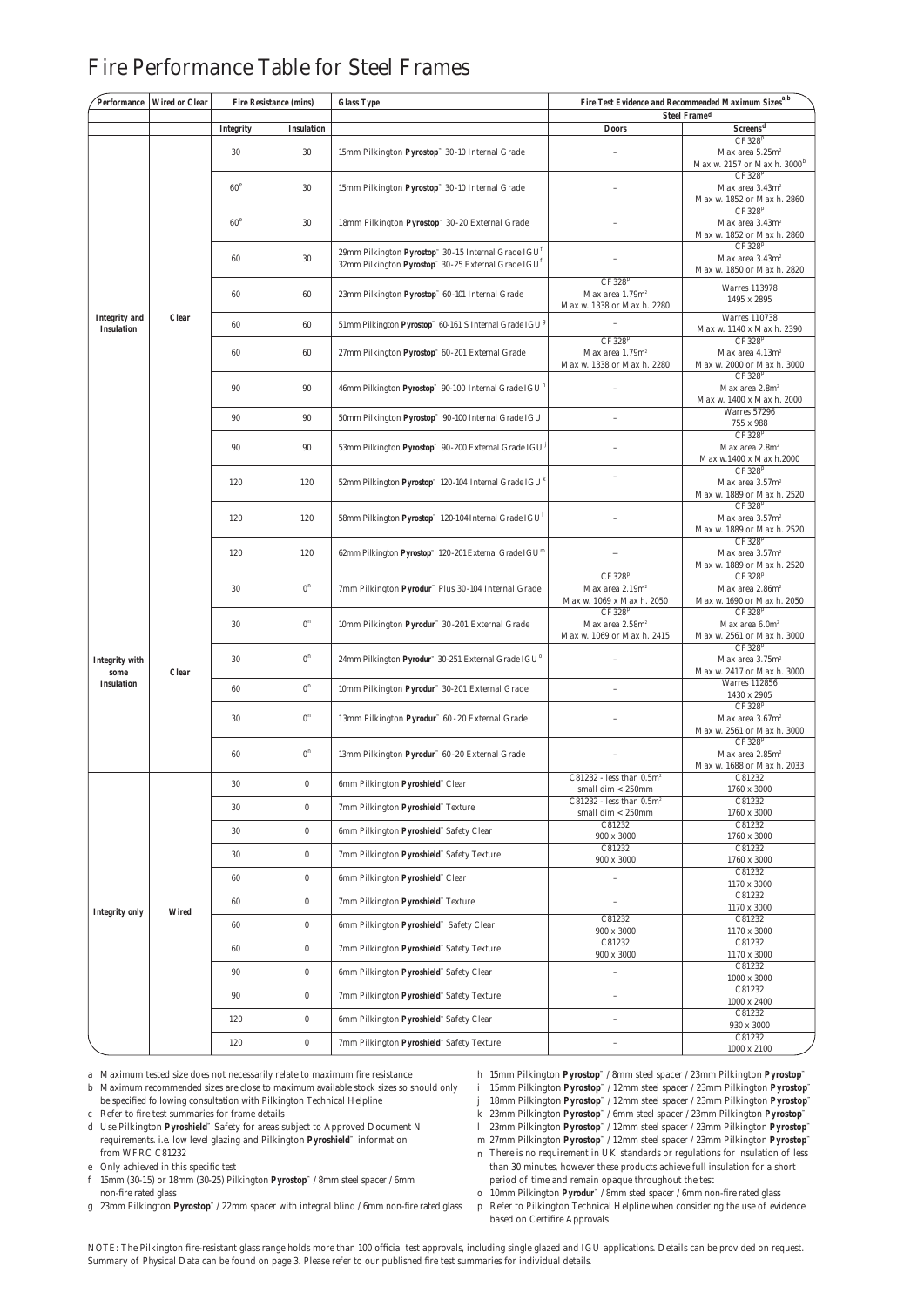### Physical Data

| <b>Glass Type</b>                                     | Product<br>Code |     | Fire resistance<br><b>Integrity Insulation</b> | Nominal<br><b>Glass Thickness</b> | Light<br>Transmission | Weight<br>approx. $kg/m^2$ | <b>Glass Thickness</b><br>Tolerance | Soundb<br>reduction | <b>BS 6206</b><br>$Im$ pact $c$ |
|-------------------------------------------------------|-----------------|-----|------------------------------------------------|-----------------------------------|-----------------------|----------------------------|-------------------------------------|---------------------|---------------------------------|
|                                                       |                 |     |                                                | approx - mm                       |                       |                            | approx. mm                          | approx - dB         |                                 |
| Pilkington Pyrostop™                                  | $30 - 10$       | 30  | 30                                             | 15                                | 0.85                  | 35.0                       | ±1.0                                | 38                  | $\mathbf{B}$                    |
| Pilkington Pyrostop <sup>10</sup>                     | $30 - 15$       | 30  | 30                                             | 29                                | 0.76                  | 51.0                       | $\pm 2.0$                           | 38                  | $\mathbf{B}$                    |
| Pilkington Pyrostop <sup>11</sup>                     | $30 - 20$       | 30  | 30                                             | 18                                | 0.84                  | 42.0                       | ±1.0                                | 38                  | $\mathbf{A}$                    |
| Pilkington Pyrostop <sup>™e</sup>                     | $30 - 25$       | 30  | 30                                             | 32                                | 0.75                  | 58.0                       | ±2.0                                | 39                  | $\mathbf{A}$                    |
| Pilkington Pyrostop™                                  | $60 - 101$      | 60  | 60                                             | 23                                | 0.88                  | 55.0                       | $\pm 2.0$                           | 40                  | $\mathbf{A}$                    |
| Pilkington Pyrostop <sup>"f</sup>                     | 60-151          | 60  | 60                                             | 37                                | 0.78                  | 69.0                       | $\pm 3.0$                           | 41                  | $\mathbf{A}$                    |
| Pilkington Pyrostop <sup>™ g</sup>                    | 60-161 S        | 60  | 60                                             | 51                                | 0.78                  | 76.0                       | $\pm 3.0$                           | 42                  | $\mathbf{A}$                    |
| Pilkington Pyrostop™                                  | 60-201          | 60  | 60                                             | 27                                | 0.86                  | 61.0                       | $\pm 2.0$                           | 41                  | $\mathbf{A}$                    |
| Pilkington Pyrostop <sup>11</sup>                     | 60-251          | 60  | 60                                             | 41                                | 0.78                  | 77.0                       | $\pm 2.0$                           | 41                  | $\mathbf{A}$                    |
| Pilkington Pyrostop <sup>"</sup>                      | $90 - 100$      | 90  | 90                                             | 46                                | 0.76                  | 89.0                       | $\pm 3.0$                           | 42                  | $\mathbf{A}$                    |
| Pilkington Pyrostop <sup>™j</sup>                     | $90 - 100$      | 90  | 90                                             | 50                                | 0.76                  | 89.0                       | $\pm 3.0$                           | 42                  | $\mathbf{A}$                    |
| Pilkington <b>Pyrostop</b> <sup>™k</sup>              | $90 - 200$      | 90  | 90                                             | 49                                | 0.75                  | 96.0                       | $\pm 3.0$                           | 43                  | $\mathbf{A}$                    |
| Pilkington <b>Pyrostop</b> <sup>™</sup>               | $90 - 200$      | 90  | 90                                             | 53                                | 0.75                  | 96.0                       | $\pm 3.0$                           | 43                  | $\mathbf{A}$                    |
| Pilkington Pyrostop <sup>"</sup> m                    | 120-104         | 120 | 120                                            | 52                                | 0.78                  | 106.0                      | $\pm 3.0$                           | 42                  | $\mathbf{A}$                    |
| Pilkington Pyrostop <sup>™ n</sup>                    | 120-104         | 120 | 120                                            | 58                                | 0.78                  | 106.0                      | $\pm 3.0$                           | 43                  | $\overline{A}$                  |
| Pilkington <b>Pyrostop</b> <sup>™ o</sup>             | 120-201         | 120 | 120                                            | 62                                | 0.76                  | 116.0                      | $\pm 3.0$                           | 44                  | $\mathbf{A}$                    |
| Pilkington Pyrodur <sup>™</sup> Plus                  | $30 - 104$      | 30  | $\mathbf{0}$                                   | $7\overline{ }$                   | 0.88                  | 17.0                       | ±1.0                                | 35                  | $\mathbf{B}$                    |
| Pilkington Pyrodur™                                   | $30 - 201$      | 30  | $\mathbf{0}$                                   | 10                                | 0.88                  | 24.0                       | ±1.0                                | 36                  | $\mathbf{B}$                    |
| Pilkington <b>Pyrodur</b> <sup><math>n</math></sup> P | 30-251          | 30  | $\mathbf{0}$                                   | 24                                | 0.78                  | 40.0                       | $\pm 2.0$                           | 38                  | $\mathbf{B}$                    |
| Pilkington <b>Pyrodur</b> ™                           | $60 - 10$       | 60  | $\bf{0}$                                       | 10                                | 0.88                  | 24.0                       | ±1.0                                | 35                  | $\mathbf C$                     |
| Pilkington Pyrodur™                                   | $60 - 20$       | 60  | $\mathbf{0}$                                   | 13                                | 0.86                  | 31.0                       | $\pm 1.0$                           | 38                  | $\mathbf{B}$                    |
| Pilkington Pyroshield" Clear                          |                 | 30  | $\mathbf{0}$                                   | 6                                 | 0.80                  | 16.6                       | $-0,+1.4$                           | 32                  | N/A                             |
| Pilkington Pyroshield™ Texture                        |                 | 30  | $\mathbf{0}$                                   | $\tau$                            | 0.79                  | 16.7                       | $\pm 0.7$                           | 32                  | N/A                             |
| Pilkington Pyroshield" Safety Clear                   |                 | 30  | $\bf{0}$                                       | $6\phantom{.0}$                   | 0.77                  | 16.6                       | $-0,+1.4$                           | 32                  | $\mathbf C$                     |
| Pilkington Pyroshield <sup>®</sup> Safety Texture     |                 | 30  | $\bf{0}$                                       | $\mathbf{7}$                      | 0.76                  | 16.7                       | $\pm 0.7$                           | 32                  | $\mathsf{C}$                    |

a With reference to the relevant product standard

 $b$  R<sub>w</sub> index (weight sound reduction) corrected for the human ear based on internal measurements

c BS 6206 classifies individual panes of glass only

d 15mm Pilkington **Pyrostop**™ / 8mm steel spacer / 6mm non-fire rated glass

e 18mm Pilkington **Pyrostop**™ / 8mm steel spacer / 6mm non-fire rated glass

f 23mm Pilkington **Pyrostop**™ / 8mm steel spacer / 6mm non-fire rated glass

g 23mm Pilkington **Pyrostop**™ / 22mm spacer with integral blind/ 6mm

non-fire rated glass

h 27mm Pilkington **Pyrostop**™ / 8mm steel spacer / 6mm non-fire rated glass i 15mm Pilkington **Pyrostop**™ / 8mm steel spacer / 23mm Pilkington **Pyrostop**™

j 15mm Pilkington **Pyrostop**™ / 12mm steel spacer / 23mm Pilkington **Pyrostop**™

k 18mm Pilkington **Pyrostop**™ / 8mm steel spacer / 23mm Pilkington **Pyrostop**™

l 18mm Pilkington **Pyrostop**™ / 12mm steel spacer / 23mm Pilkington **Pyrostop**™

m 23mm Pilkington **Pyrostop**™ / 6mm steel spacer / 23mm Pilkington **Pyrostop**™

n 23mm Pilkington **Pyrostop**™ / 12mm steel spacer / 23mm Pilkington **Pyrostop**™

o 27mm Pilkington **Pyrostop**™ / 12mm steel spacer / 23mm Pilkington **Pyrostop**™

p 10mm Pilkington **Pyrodur**™ / 8mm steel spacer / 6mm non-fire rated glass

**Thermal Safety** – The possibility of excessive thermal stress being developed in the glass due to solar radiation should be considered at all stages of design and construction. It is recommended that a thermal safety check is performed for all sloping installations or when used in insulating glass units or secondary glazing.

**Handling & Storage** – Glass should be stored in dry conditions and out of direct sunlight, stacked upright and fully supported in a manner which prevents the glass from sagging. It should be stood on edge on strips of wood, felt or other relatively soft material. Special care should be taken to protect the glass, especially the edges and the edge protection tape, from impact damage (knocks, abrasions and excessive local pressure). Upon receipt and before glazing, each glass should be checked for damage. Damaged glass should not be glazed. Water must not be allowed to reach the edges of stacked glass as it can be drawn between the plates by capillary action and cause damage which may affect fire performance. The glass must be protected from site contamination such as welding, cementatious, plaster products or adhesives.

Glazing and handling details are available on request.

Insulating glass units incorporating Pilkington fire-resistant glass have been successfully tested and combined with low-E glass help in meeting the requirements of Part L (England & Wales) and Part J (Scotland). Detailed glazing information can be found in our published fire test summaries. We recommend that glazing is carried out by a FIRAS accredited installer.

**Further details** – For technical advice, or to receive a copy of our general CD-ROM or the Pilkington Specifire Selection CD-ROM including all performance details, please call **01744 692000**.